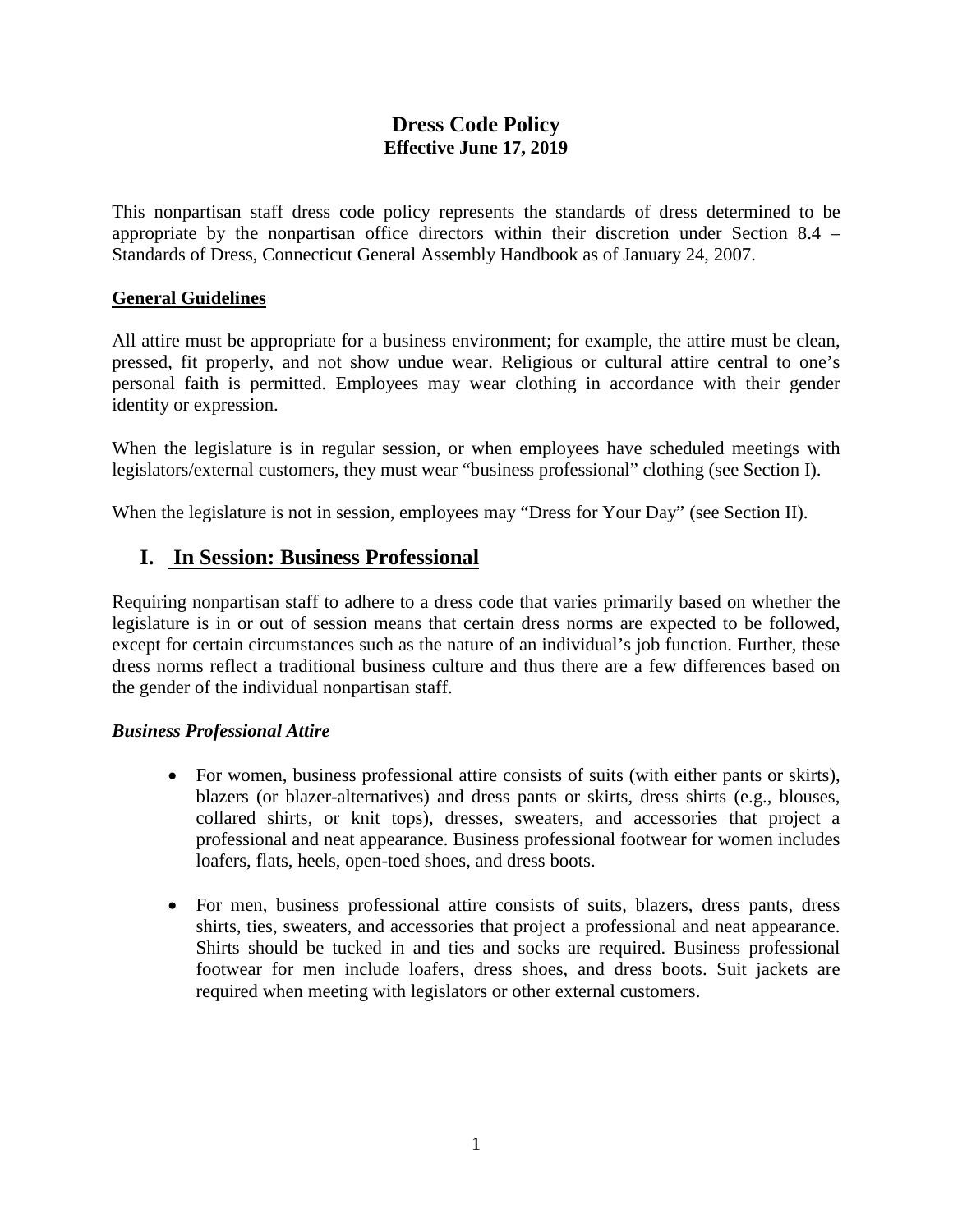# **II. In the Interim: Dress For Your Day**

The below dress code policy applies when the legislature is not in session.

The interim dress policy is "Dress for Your Day" (DFYD). Employees can choose how to "Dress for Your Day" based on their schedule for that day. An employee can opt to wear more casual clothing (including jeans and sneakers) if they are not interacting with legislators or external customers. If an employee has a legislator or external customer meeting, the employee should dress in professional attire.

Your clothing should make you *and everyone you work with* comfortable. Select clothing that is comfortable and communicates a professional attitude. Clothing should be clean, pressed or wrinkle-free, in good condition and convey a professional attitude. As a rule, if you question whether something would be appropriate to wear, don't wear it. Clothing that you would normally wear on the weekend to lounge in, workout, do yardwork or similar activities is not appropriate during business hours.

| <b>Examples of DFYD Acceptable Attire:</b>      | <b>Examples of what NOT to Wear:</b>            |
|-------------------------------------------------|-------------------------------------------------|
| Jeans that do not have holes, fraying, and are  | Shorts, skorts, overalls, sweat pants, workout  |
| not distressed in any way. Darker jeans tend to | clothes or jogging suits, yoga pants and        |
| be more professional. Docker-style pants are    | leggings worn as pants.                         |
| also appropriate. Capri pants are acceptable.   |                                                 |
| Leggings must be worn with an appropriate       |                                                 |
| length dress or skirt.                          |                                                 |
|                                                 |                                                 |
| Collared button-down shirts, polo shirts,       | Hoodies, beachwear, sports jerseys and t-       |
| blouses, sweaters, turtlenecks, office          | shirts, tank tops, strapless or spaghetti-strap |
| appropriate knit tops.                          | tops & dresses, shirts or tops that have text,  |
|                                                 | inappropriate insignias, illustrations,         |
|                                                 | advertising, or large logos.                    |
| Dress shoes, loafers, and dressy sandals, dress | Scuffed and worn shoes, slippers, Crocs, flip   |
| boots, sneakers and clogs.                      | flops, slides or Birkenstock-type sandals.      |

## **EXAMPLES OF ACCEPTABLE AND UNACCEPTABLE ATTIRE**

### **Exceptions and Further Guidance**

Variations from this policy may be appropriate depending on the nature of the individual's job function, as determined by the individual's office director. Additionally, variations may be allowed based on extenuating circumstances, such as personal injury, workplace clean-up days, special events, or building services issues (e.g., heating and cooling failures).

For each special session, dress requirements will be determined on a case-by-case basis.